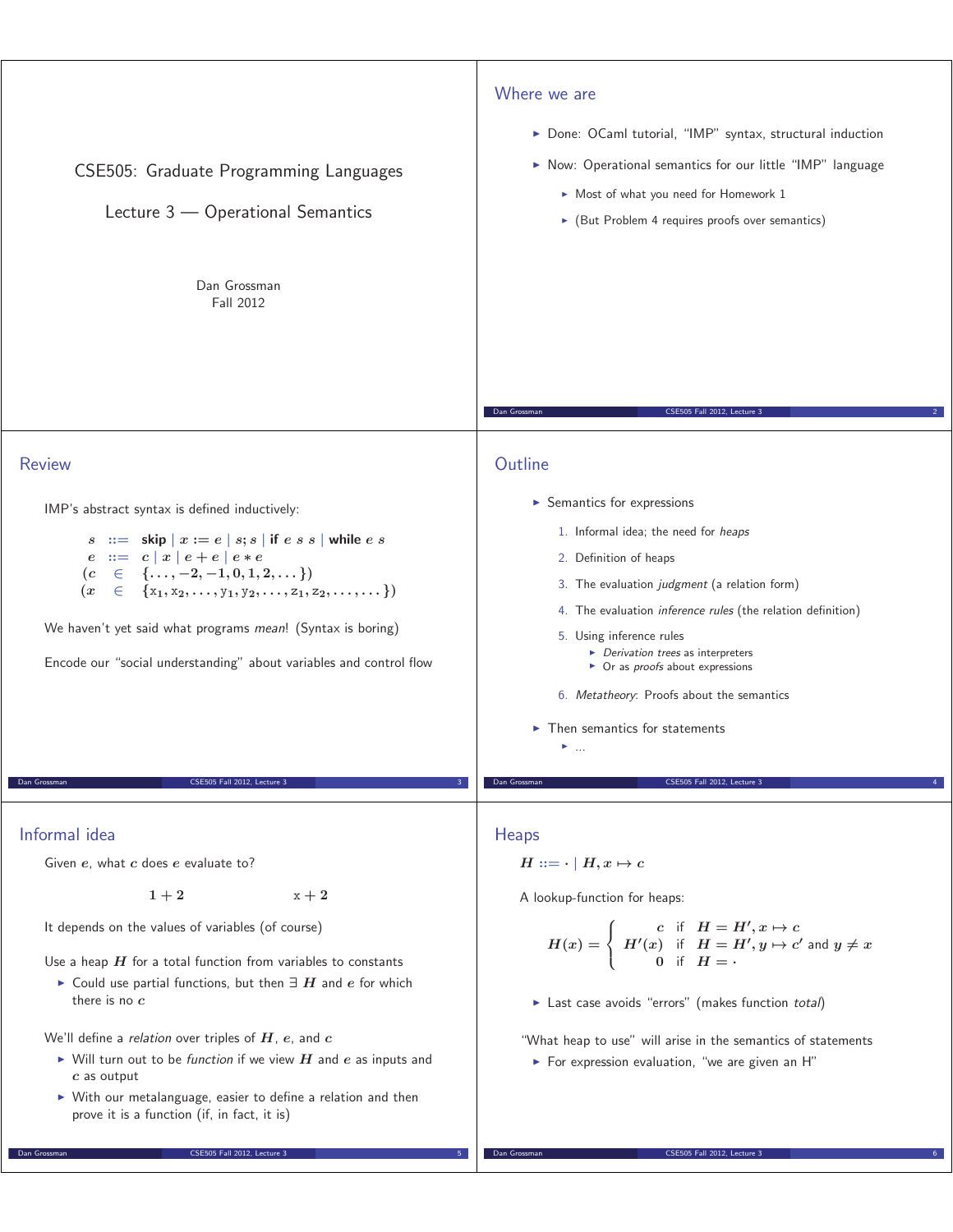## The judgment We will write:  $H : e \Downarrow c$ to mean, "*e* evaluates to *c* under heap *H*" It is just a relation on triples of the form  $(H, e, c)$ We just made up metasyntax  $H$ ;  $e \Downarrow c$  to follow PL convention and to distinguish it from other relations We can write:  $x, x \mapsto 3$ ;  $x + y \Downarrow 3$ , which will turn out to be true (this triple will be in the relation we define) Or:  $x \mapsto 3$  **;**  $x + y \Downarrow 6$ , which will turn out to be false (this triple will not be in the relation we define) Dan Grossman CSE505 Fall 2012, Lecture 3 7 Inference rules const  $H : c \Downarrow c$ var  $H: x \Downarrow H(x)$ **ADD**  $H$  ;  $e_1 \Downarrow c_1$  *H* ;  $e_2 \Downarrow c_2$  $H$ ;  $e_1 + e_2 \Downarrow c_1 + c_2$ mult  $H$  ;  $e_1 \Downarrow c_1$  *H* ;  $e_2 \Downarrow c_2$  $H$ ;  $e_1 * e_2 \Downarrow c_1 * c_2$ Top: hypotheses Bottom: conclusion (read first) By definition, if all hypotheses hold, then the conclusion holds Each rule is a schema you "instantiate consistently"  $\blacktriangleright$  So rules "work" "for all"  $H$ ,  $c$ ,  $e_1$ , etc. ▶ But "each"  $e_1$  has to be the "same" expression CSE505 Fall 2012, Lecture 3 Instantiating rules Example instantiation: *·,* y *→* **<sup>4</sup> ; 3 +** y *⇓* **<sup>7</sup>** *·,* y *→* **<sup>4</sup> ; <sup>5</sup>** *⇓* **<sup>5</sup>** *·,* y *→* **<sup>4</sup> ; (3 +** y**)+5** *⇓* **<sup>12</sup>** Instantiates:  $H$  ;  $e_1 \Downarrow c_1$   $H$  ;  $e_2 \Downarrow c_2$  $H$  ;  $e_1 + e_2 \Downarrow c_1 + c_2$ with  $H = \cdot$ ,  $y \mapsto 4$  $e_1 = (3 + y)$  $c_1 = 7$ *e***<sup>2</sup> = 5**  $c_2 = 5$ CSE505 Fall 2012, Lecture 3 **Derivations** A (complete) derivation is a tree of instantiations with axioms at the leaves Example: *·,* y*→***<sup>4</sup> ; <sup>3</sup>** *⇓* **<sup>3</sup>** *·,* y*→***<sup>4</sup> ;** y *⇓* **<sup>4</sup>** *·,* y*→***<sup>4</sup> ; 3 +** y *⇓* **<sup>7</sup>** *·,* y*→***<sup>4</sup> ; <sup>5</sup>** *⇓* **<sup>5</sup>** *·,* y*→***<sup>4</sup> ; (3 +** y**)+5** *⇓* **<sup>12</sup>** By definition,  $H$ ;  $e \Downarrow c$  if there exists a derivation with  $H$ ;  $e \Downarrow c$  at the root CSE505 Fall 2012, Lecture 3 Back to relations So what relation do our inference rules define?  $\blacktriangleright$  Start with empty relation (no triples)  $R_0$ - Let *R<sup>i</sup>* be *Ri−***<sup>1</sup>** union all *H* **;** *e ⇓ c* such that we can instantiate some inference rule to have conclusion  $H$ ;  $e \Downarrow c$ and all hypotheses in *Ri−***<sup>1</sup>**  $\blacktriangleright$  So  $R_i$  is all triples at the bottom of height- $j$  complete derivations for  $j \leq i$ - *R<sup>∞</sup>* is the relation we defined - All triples at the bottom of complete derivations For the math folks:  $R_{\infty}$  is the smallest relation closed under the inference rules What are these things? We can view the inference rules as defining an *interpreter* - Complete derivation shows recursive calls to the "evaluate expression" function **EXECUTS** Recursive calls from conclusion to hypotheses ▶ Syntax-directed means the interpreter need not "search" ► See OCaml code in Homework 1 Or we can view the inference rules as defining a proof system - Complete derivation proves facts from other facts starting with axioms **Facts established from hypotheses to conclusions**

Dan Grossman CSE505 Fall 2012, Lecture 3 111

Dan Grossman CSE505 Fall 2012, Lecture 3 12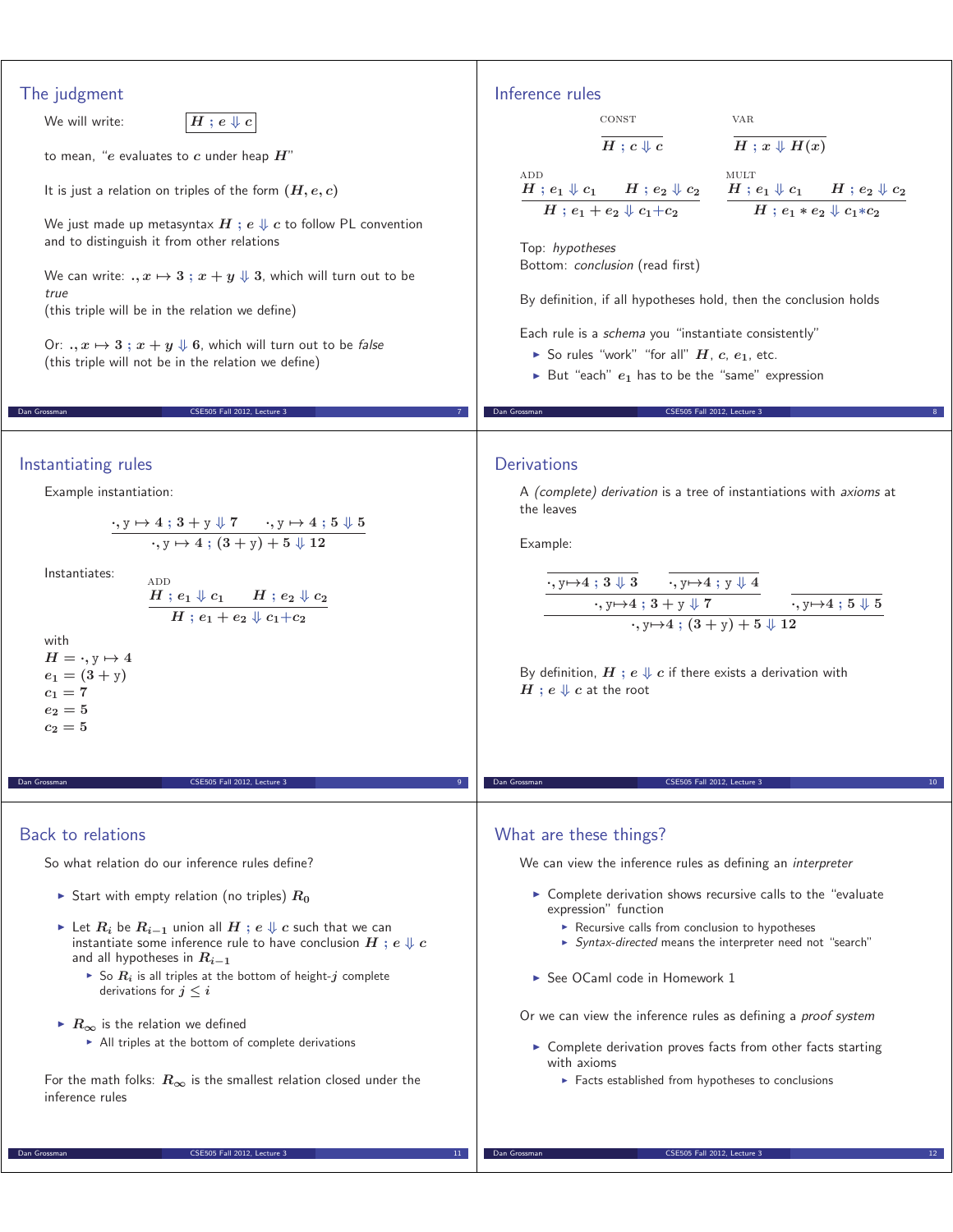| Some theorems<br>▶ Progress: For all $H$ and $e$ , there exists a $c$ such that<br>$H$ ; $e \Downarrow c$<br>Determinacy: For all $H$ and $e$ , there is at most one $c$ such<br>that $H$ ; $e \Downarrow c$<br>We rigged it that way<br>what would division, undefined-variables, or gettime() do?<br>Proofs are by induction on the the structure (i.e., height) of the<br>expression $e$                                                                                                                                                                              | On to statements<br>A statement doesn't produce a constant<br>It produces a new, possibly-different heap<br>$\blacktriangleright$ If it terminates<br>We could define $H_1$ ; $s \Downarrow H_2$<br>Nould be a partial function from $H_1$ and s to $H_2$<br>▶ Works fine; could be a homework problem<br>Instead we'll define a "small-step" semantics and then "iterate" to<br>"run the program"<br>$\overline{H_1:s_1}\rightarrow H_2:s_2$ |
|--------------------------------------------------------------------------------------------------------------------------------------------------------------------------------------------------------------------------------------------------------------------------------------------------------------------------------------------------------------------------------------------------------------------------------------------------------------------------------------------------------------------------------------------------------------------------|-----------------------------------------------------------------------------------------------------------------------------------------------------------------------------------------------------------------------------------------------------------------------------------------------------------------------------------------------------------------------------------------------------------------------------------------------|
| CSE505 Fall 2012, Lecture 3                                                                                                                                                                                                                                                                                                                                                                                                                                                                                                                                              | CSE505 Fall 2012, Lecture 3                                                                                                                                                                                                                                                                                                                                                                                                                   |
| Dan Grossman                                                                                                                                                                                                                                                                                                                                                                                                                                                                                                                                                             | Dan Grossman                                                                                                                                                                                                                                                                                                                                                                                                                                  |
| 13                                                                                                                                                                                                                                                                                                                                                                                                                                                                                                                                                                       | 14                                                                                                                                                                                                                                                                                                                                                                                                                                            |
| Statement semantics<br>$H_1$ ; $s_1 \rightarrow H_2$ ; $s_2$<br>ASSIGN<br>$\frac{H:e\Downarrow c}{H:x:=e\rightarrow H,x\mapsto c \; ; \, \mathsf{skip}}$<br>SEQ <sub>2</sub><br>SEQ1<br>$\frac{H : s_1 \rightarrow H': s_1'}{H : s_1; s_2 \rightarrow H': s_1'; s_2}$<br>$H$ ; skip; $s \to H$ ; $s$<br>IF1<br>$\begin{array}{ccc} \overline{H} : e \Downarrow c & c \!>\! 0 & \overline{H} : e \Downarrow c & c \!\leq\! 0 \ \overline{H} : \text{if } e \,s_1 \,s_2 \rightarrow H \ ; s_1 & \overline{H} : \text{if } e \,s_1 \,s_2 \rightarrow H \ ; s_2 \end{array}$ | Statement semantics cont'd<br>What about while e s (do s and loop if $e > 0$ )?<br>WHILE<br>H ; while $e \ s \to H$ ; if $e \ (s;$ while $e \ s)$ skip<br>Many other equivalent definitions possible                                                                                                                                                                                                                                          |
| Dan Grossman<br>CSE505 Fall 2012, Lecture 3<br>15                                                                                                                                                                                                                                                                                                                                                                                                                                                                                                                        | CSE505 Fall 2012, Lecture 3<br>Dan Grossman                                                                                                                                                                                                                                                                                                                                                                                                   |
| Program semantics                                                                                                                                                                                                                                                                                                                                                                                                                                                                                                                                                        | Example program execution                                                                                                                                                                                                                                                                                                                                                                                                                     |
| Defined $H$ ; $s \rightarrow H'$ ; $s'$ , but what does "s" mean/do?                                                                                                                                                                                                                                                                                                                                                                                                                                                                                                     | $x := 3$ ; $(y := 1$ ; while $x (y := y * x; x := x-1)$                                                                                                                                                                                                                                                                                                                                                                                       |
| Our machine iterates: $H_1; s_1 \rightarrow H_2; s_2 \rightarrow H_3; s_3 \dots$                                                                                                                                                                                                                                                                                                                                                                                                                                                                                         | Let's write some of the state sequence. You can justify each step                                                                                                                                                                                                                                                                                                                                                                             |
| with each step justified by a complete derivation using our                                                                                                                                                                                                                                                                                                                                                                                                                                                                                                              | with a full derivation. Let $s = (y := y * x; x := x-1)$ .                                                                                                                                                                                                                                                                                                                                                                                    |
| single-step statement semantics                                                                                                                                                                                                                                                                                                                                                                                                                                                                                                                                          | $\cdot$ ; x := 3; y := 1; while x s                                                                                                                                                                                                                                                                                                                                                                                                           |
| Let $H_1$ ; $s_1 \rightarrow^n H_2$ ; $s_2$ mean "becomes after n steps"                                                                                                                                                                                                                                                                                                                                                                                                                                                                                                 | $\rightarrow \quad$ , $x \mapsto 3$ ; skip; $y := 1$ ; while x s                                                                                                                                                                                                                                                                                                                                                                              |
| Let $H_1$ ; $s_1 \rightarrow^* H_2$ ; $s_2$ mean "becomes after 0 or more steps"                                                                                                                                                                                                                                                                                                                                                                                                                                                                                         | $\rightarrow \rightarrow x \mapsto 3$ ; y := 1; while x s                                                                                                                                                                                                                                                                                                                                                                                     |
| Pick a special "answer" variable ans                                                                                                                                                                                                                                                                                                                                                                                                                                                                                                                                     | $\rightarrow^2$ , $x \mapsto 3, y \mapsto 1$ ; while x s                                                                                                                                                                                                                                                                                                                                                                                      |
| The program s produces c if $\cdot$ ; $s \to^* H$ ; skip and $H(\text{ans}) = c$                                                                                                                                                                                                                                                                                                                                                                                                                                                                                         | $\rightarrow \rightarrow x \mapsto 3, y \mapsto 1$ ; if x (s; while x s) skip                                                                                                                                                                                                                                                                                                                                                                 |
| Does every $s$ produce a $c$ ?                                                                                                                                                                                                                                                                                                                                                                                                                                                                                                                                           | $\rightarrow \quad$ , $x \mapsto 3$ , $y \mapsto 1$ ; $y := y * x$ ; $x := x - 1$ ; while x s                                                                                                                                                                                                                                                                                                                                                 |
| CSE505 Fall 2012, Lecture 3                                                                                                                                                                                                                                                                                                                                                                                                                                                                                                                                              | CSE505 Fall 2012, Lecture 3                                                                                                                                                                                                                                                                                                                                                                                                                   |
| Dan Grossman                                                                                                                                                                                                                                                                                                                                                                                                                                                                                                                                                             | Dan Grossman                                                                                                                                                                                                                                                                                                                                                                                                                                  |
| 17                                                                                                                                                                                                                                                                                                                                                                                                                                                                                                                                                                       | 18                                                                                                                                                                                                                                                                                                                                                                                                                                            |